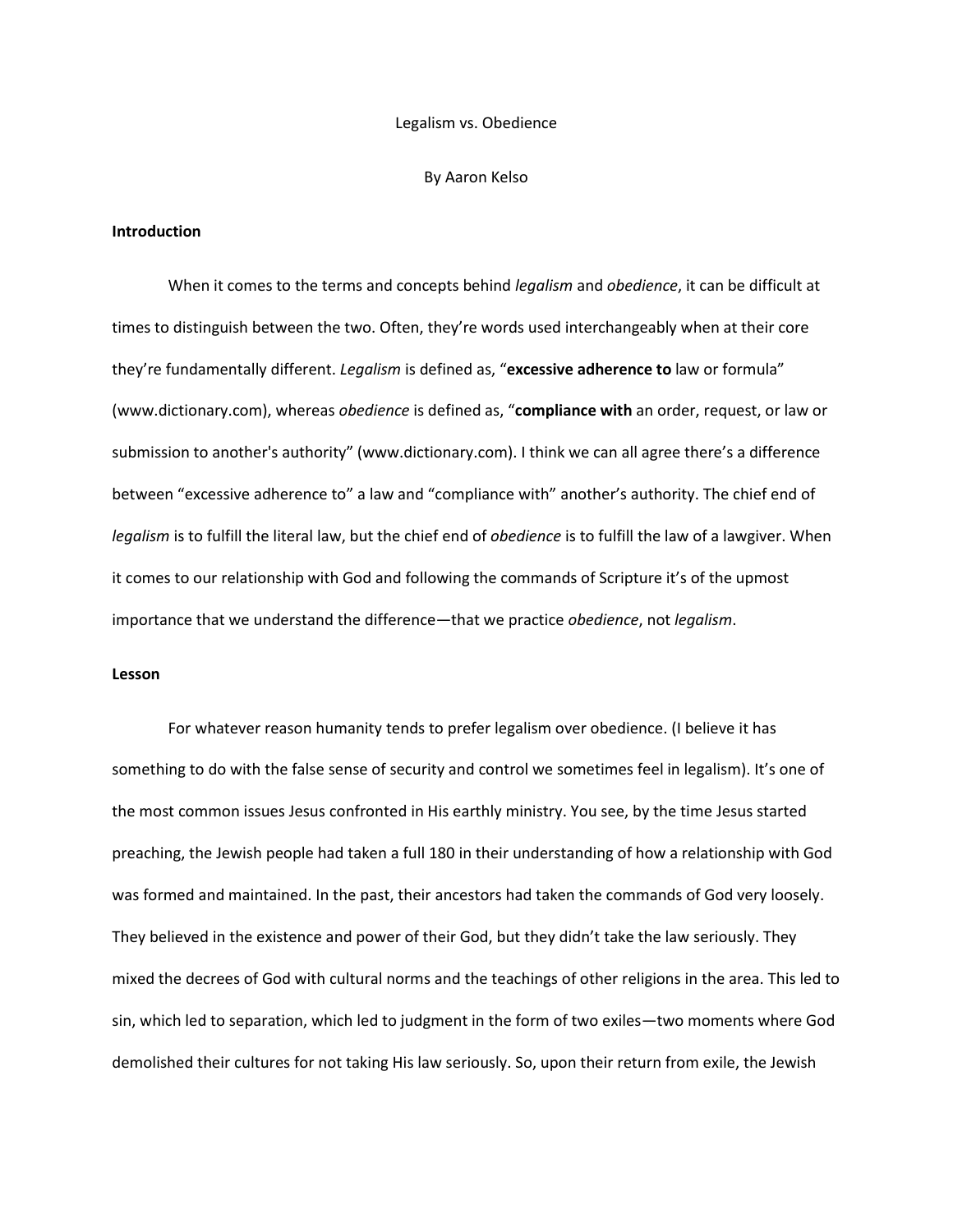people (having realized their need to obey God), for the first time since Moses and their arrival to the promised land, began to seek to be as faithful as possible.

However, the fear of another exile (or some equal punishment) pushed many beyond *obedience* to *legalism*. They didn't want to be live like their parents and grandparents, so they sought to do the exact opposite. It had been over five hundred years since the first exiles returned to Israel from the last exile by the time Jesus was born. Five hundred years of growing, perpetual legalism. So, when Jesus shows up and speaks of the supremacy of *obedience* in a cultural of *legalism* it shouldn't be a surprise that He was met with opposition. *Legalism* had led the religious leaders of His time to believe man is justified before God by both his merit and faith. In the Book of Romans, the Apostle Paul appears to be addressing the same belief in some of the early churches by reminding them,

"If Abraham was justified by works, he has something to boast about, but not before God. For what does the Scripture say? 'Abraham believed God, and it was counted to him as righteousness.' Now to the one who works, his wages are not counted as a gift but as his due. And to the one who does not work but believes in Him who justifies the ungodly, his faith is counted as righteousness" (4:2-5, ESV).

*Legalism* teaches that justification (being made worthy of relationship with God) is achieved by man's merit and strict adherence to the law, whereas *obedience* teaches that justification is gifted by God through faith and shown through merit and adherence to the law.

In His famous declaration, *the Sermon on the Mount*, Jesus confronts many common misconceptions about faith as well as some of the legalism that was negatively affecting the Jewish peoples' relationship of God. He often uses the phrase, "*You have heard that it was said* (fill in the blank)… *but I say*…" Reading Scripture, through legalism lens, brought them to the conclusion that when God had command such things as, "*You shall not murder*," He meant only that you shouldn't kill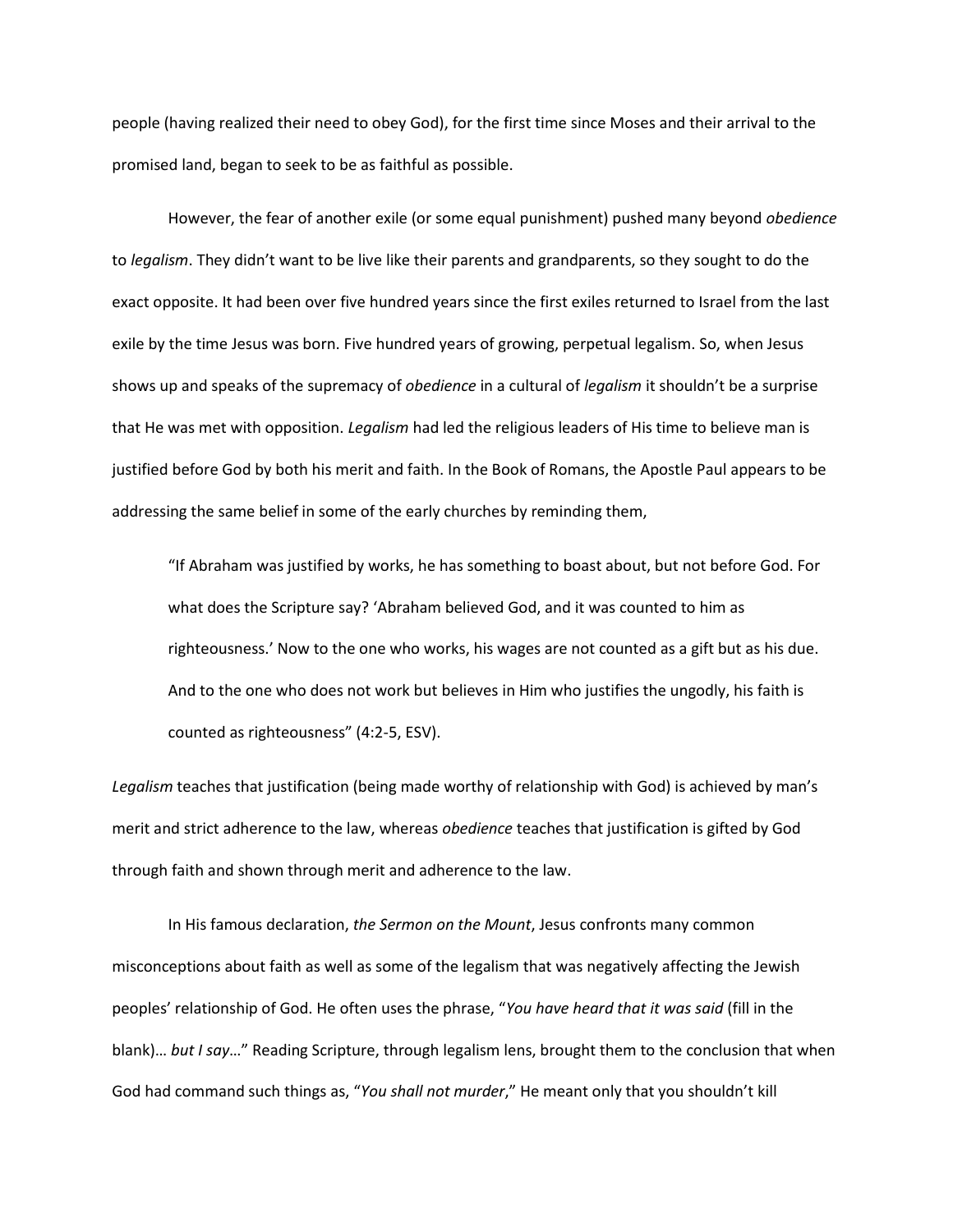someone. Anything short of the word for word translation, was often deemed permissible if it didn't contradict another law. God's commands were meant to set up guidelines for *obedience*, not *legalism*. But being that they had chosen a legalistic theology, they felt the need to extend the 613 laws of the Old Testament with additional works (i.e. Halakha, Babylonian Talmud, etc.). I guess there just wasn't enough fine print for their legal minds.

Either way, Jesus clearly taught strict *obedience* in place of *legalism*—that man is justified by faith which should naturally lead to *obedience*. Paul said it perfectly when he wrote, "Since we have been justified by faith, wehave peace with God through our Lord Jesus Christ. Through Him we have also obtained access by faith into this grace in which we stand, and werejoice in hope of the glory of God" (Rom. 5:1-2, ESV). There's a difference between *legalism* and *obedience*.

## **Application**

Read Luke 18:9-14. What does Jesus' illustration teach about these two terms and concepts?